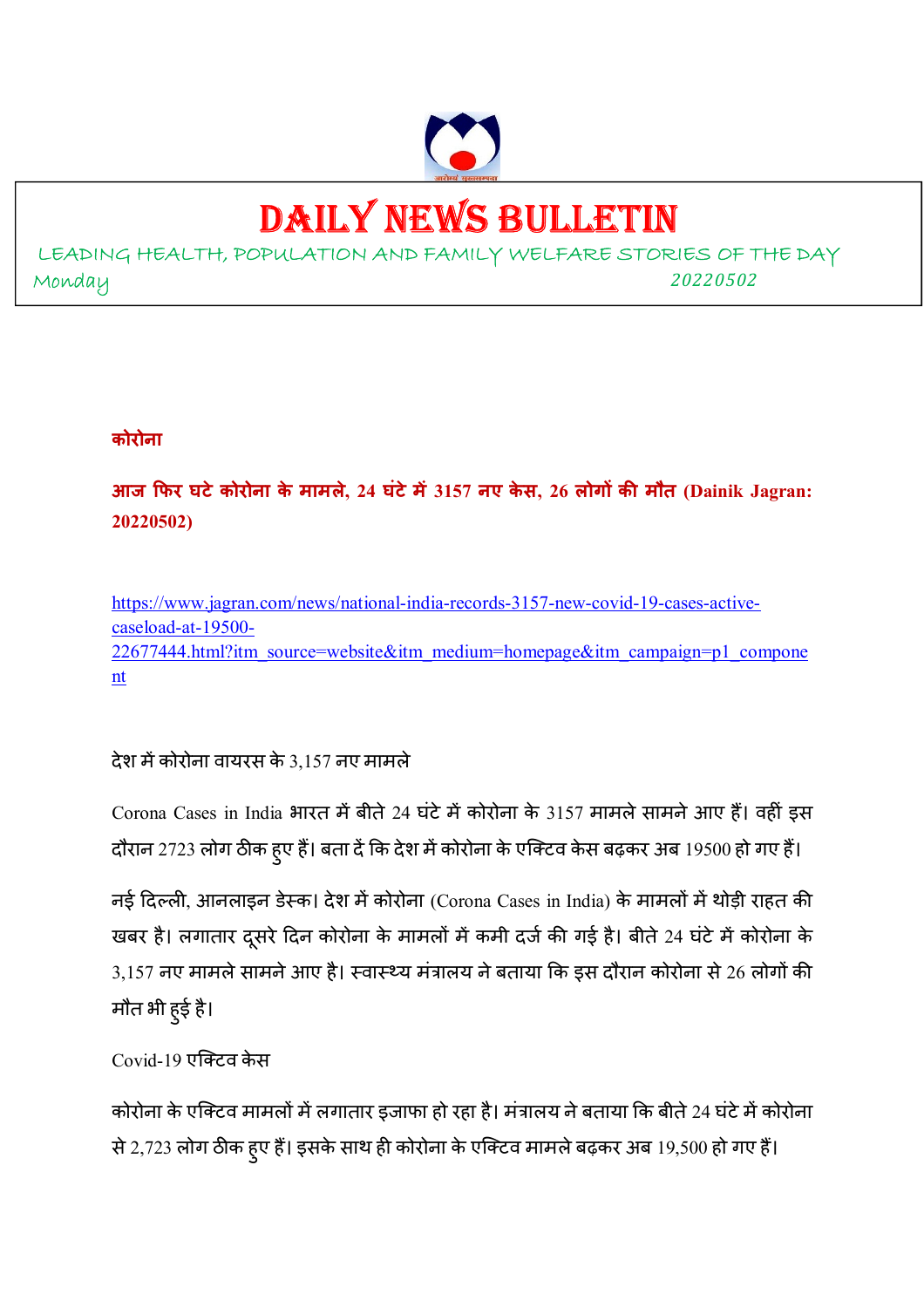लगातार दूसरे दिन कम हुए कोरोना के मामले

बता दें कि देश में लगातार दूसरे दिन कोरोना के मामलों में कमी दर्ज की गई है। 29 अप्रैल को कोरोना के 3,688 मामले सामने आए थे। 30 मई को कोरोना के 3,324 मामले दर्ज किए गए जबकि 1 मई को  $3,157$  संक्रमित पाए गए।

# दिल्ली में जारी कोरोना की रफ्तार

देश की राजधानी दिल्ली में कोरोना की रफ्तार जारी है। दिल्ली में रविवार को कोरोना के 1485 मामले दर्ज किए गए हैं। इसके अलावा 1204 मरीज ठीक भी हुए हैं। राहत की बात यह है कि 24 घंटे में कोरोना से एक भी मरीज की मौत नहीं हुई है। हालांकि, सक्रिय मरीजों की संख्या 6 हजार के पार हो गई है।

यूपी में Coronavirus के 269 नए मामले

यूपी में कोरोना के 269 नए मामले सामने आए हैं। नोएडा में सबसे ज्यादा 115 मामले सामने आए हैं। वहीं, गाजियाबाद में 55, लखनऊ में 26 और आगरा में 15 केस दर्ज किए गए हैं। संक्रमण से चंदौली जिले में एक मौत भी हुई है। प्रदेश में अब कोरोना संक्रमण के 1587 सक्रिय केस हैं।

# **India's COVID-19 positivity rate past 1% again after two months (The Hindu: 20220502)**

https://www.thehindu.com/news/national/indias-covid-19-positivity-rate-past-1-again-aftertwo-months/article65374967.ece?homepage=true

A healthcare worker takes a swab sample from a man for COVID-19 testing, at a school in New Delhi, on April 30, 2022. | Photo Credit: PTI

The number of active cases rose by 408 in a 24-hour span to reach 19,500

India's Covid case positivity rate went past one per cent again after over two months as the country witnessed a single-day rise of 3,157 infections and 26 fatalities, according to the Union Health Ministry data updated on Monday.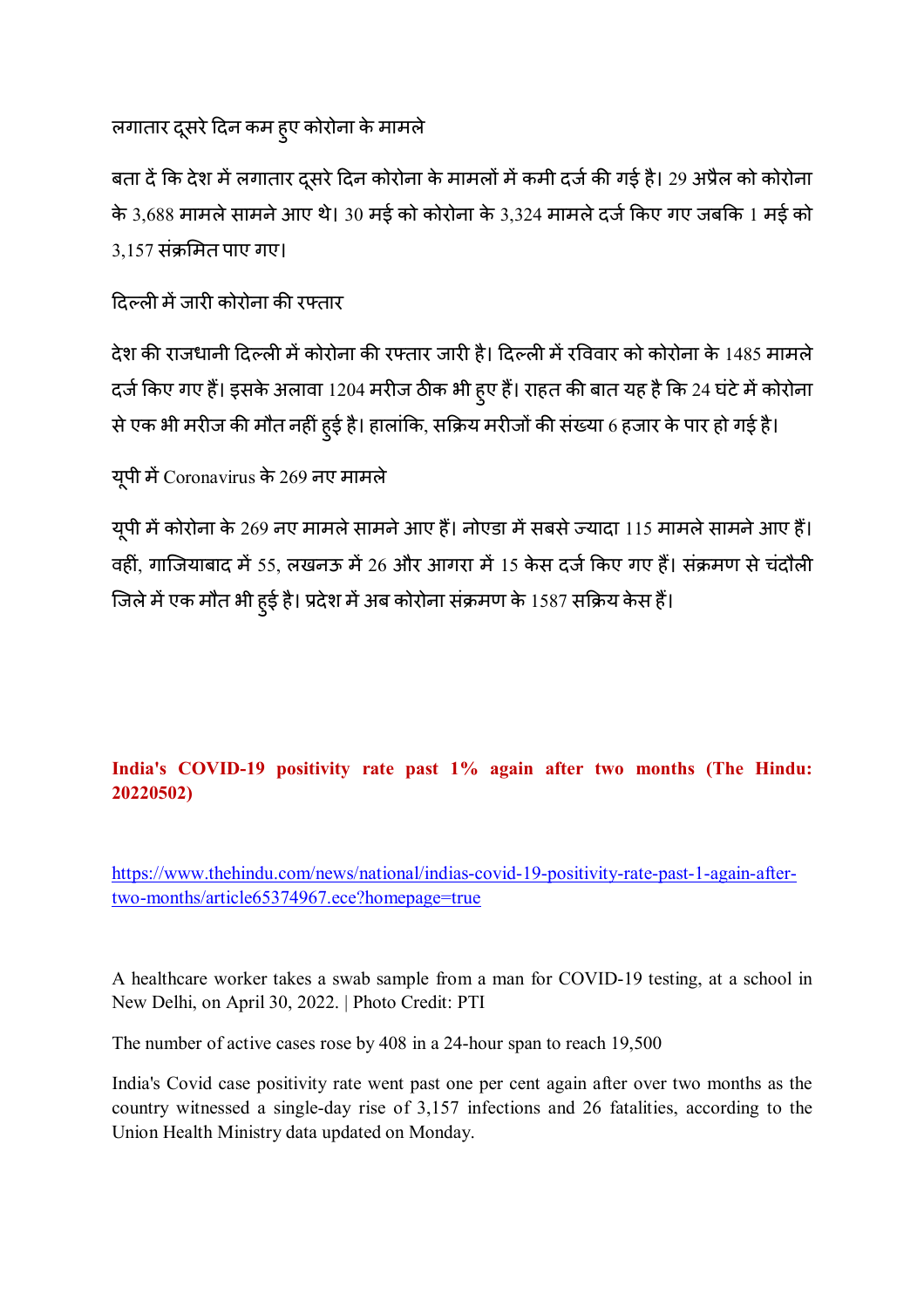The rise reported on Monday pushed the country's overall COVID-19 tally to 4,30,82,345 cases and 5,23,869 deaths, the data said.

The number of active cases rose by 408 in a 24-hour span to reach 19,500, the data updated at 8.00 a.m. showed.

At 1.07%, the daily positivity went past one per cent again after a little over two months, the ministry said. It was at 1.11% on February 27.

The weekly positivity rate was 0.70%, according to the health ministry.

Face masks likely to be made compulsory in Maharashtra if COVID-19 cases rise

Positivity rate refers to percentage of all coronavirus tests performed that return positive result. A higher positive rate means higher transmission rate for the virus.

The death toll has now climbed to 5,23,869 with the latest 26 fatalities being reported, 21 of them from Kerala alone.

The active cases constitute 0.05% of the total infections. The country's COVID-19 recovery rate was recorded at 98.74%, the health ministry said.

The number of people who have recuperated from the disease rose to 4,25,38,976, while the case fatality rate was recorded at 1.22%.

The cumulative doses administered in the country so far under the nationwide COVID-19 vaccination drive has exceeded 189.23 crore.

India's COVID-19 tally had crossed the 20-lakh mark on August 7, 2020, 30 lakh on August 23, 40 lakh on September 5 and 50 lakh on September 16.

It surpassed the one-crore mark on December 19.

India crossed the grim milestone of two crore on May 4 and three crore on June 23.

The 26 new fatalities include 21 from Kerala, two from Odisha and one each from Karnataka, Uttar Pradesh and West Bengal.

A total of 5,23,869 deaths have been reported so far in the country including 1,47,843 from Maharashtra, 69,068 from Kerala, 40,102 from Karnataka, 38,025 from Tamil Nadu, 26,175 from Delhi, 23,508 from Uttar Pradesh and 21,202 from West Bengal.

The health ministry stressed that more than 70% of the deaths occurred due to comorbidities.

"Our figures are being reconciled with (those of) the Indian Council of Medical Research," the ministry said on its website, adding that state-wise distribution of figures is subject to further verification and reconciliation.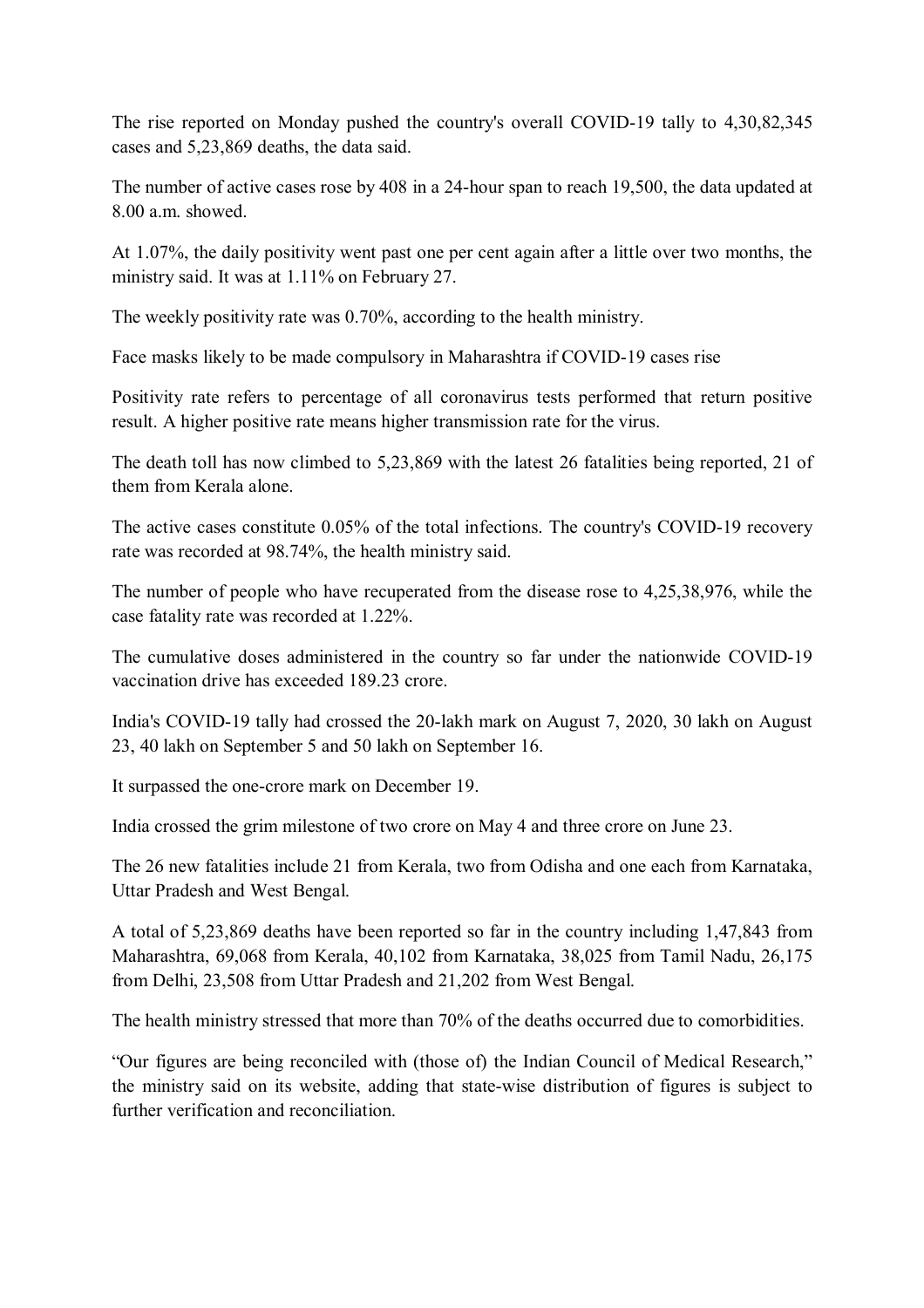# **मुजफरपुर म नजी च क"सक क ओर से सराहनीय पहल, खोजे 760 टबी मरज (Dainik Jagran: 20220502)**

https://www.jagran.com/bihar/muzaffarpur-commendable-initiative-by-private-doctors-inmuzaffarpur-find-760-tb-patients-22677629.html

निजी चिकित्सकों को प्रत्येक टीबी मरीज की खोज पर 500 रुपये दिए जा रहे हैं।

निजी चिकित्सक के पास आने पर भी मरीज को निशुल्क मिलेगी सरकारी दवा। इस बारे में प्रभारी जिला यक्ष्मा पदाधिकारी डा. उपेंद्र चौधरी ने बताया कि जिले में 22 टीबी जांच केंद्र काम कर रहे हैं। हर पीएचसी में जांच की सुविधा दी गई है।

मुजफ्फरपुर, जागरण संवाददाता। जिले को टीबी मुक्त करने के लिए हर स्तर पर पहल चल रही है। सरकारी अस्पताल की तरह निजी क्लीनिक चलाने वाले चिकित्सक भी मरीज की खोज कर रहे हैं। उनके क्लीनिक पर जिन मरीजों की पहचान हो रही है, उन्हें भी मुफ्त में टीवी की दवा दी जा रही है। जानकारी के अनुसार, अगर कोई निजी दवा दुकानदार टीबी मरीज को नियमित दवा देता है तो उसको उचित पारिश्रमिक दी जा रही है। प्रभारी जिला यक्ष्मा पदाधिकारी डा. उपेंद्र चौधरी ने बताया कि निजी प्रैक्टिस करने वाले चिकित्सकों की ओर से 760 टीबी मरीजों की खोज की गई है। इसमें एमडीआर के 34 मरीजों की पुष्टि हुई है। डा. चौधरी ने बताया कि जिले में 22 टीबी जांच केंद्र काम कर रहे हैं। हर पीएचसी में जांच की सुविधा दी गई है। इसके साथ चार हूनेट मशीन जो जिला यक्ष्मा केंद्र, एसकेएमसीएच, बंदरा व पारू में लगाया गया है।

# एक मरीज की पहचान पर मिले पांच सौ रुपये

जानकारी के अनुसार निजी चिकित्सकों को प्रत्येक टीबी मरीज की खोज पर 500 रुपये दिए जा रहे हैं। मरीज की खोज कर उनको सरकारी अस्पताल से जोड़ना है। मरीजों को यहीं छह माह तक मुफ्त में दवा मिलेगी। हर तरह की दवा व जांच सरकारी सेंटर पर मुफ्त उपलब्ध है।

ऐसे करें टीबी की पहचान

- दो हफ्ते से ज्यादा की खांसी

# **टबी**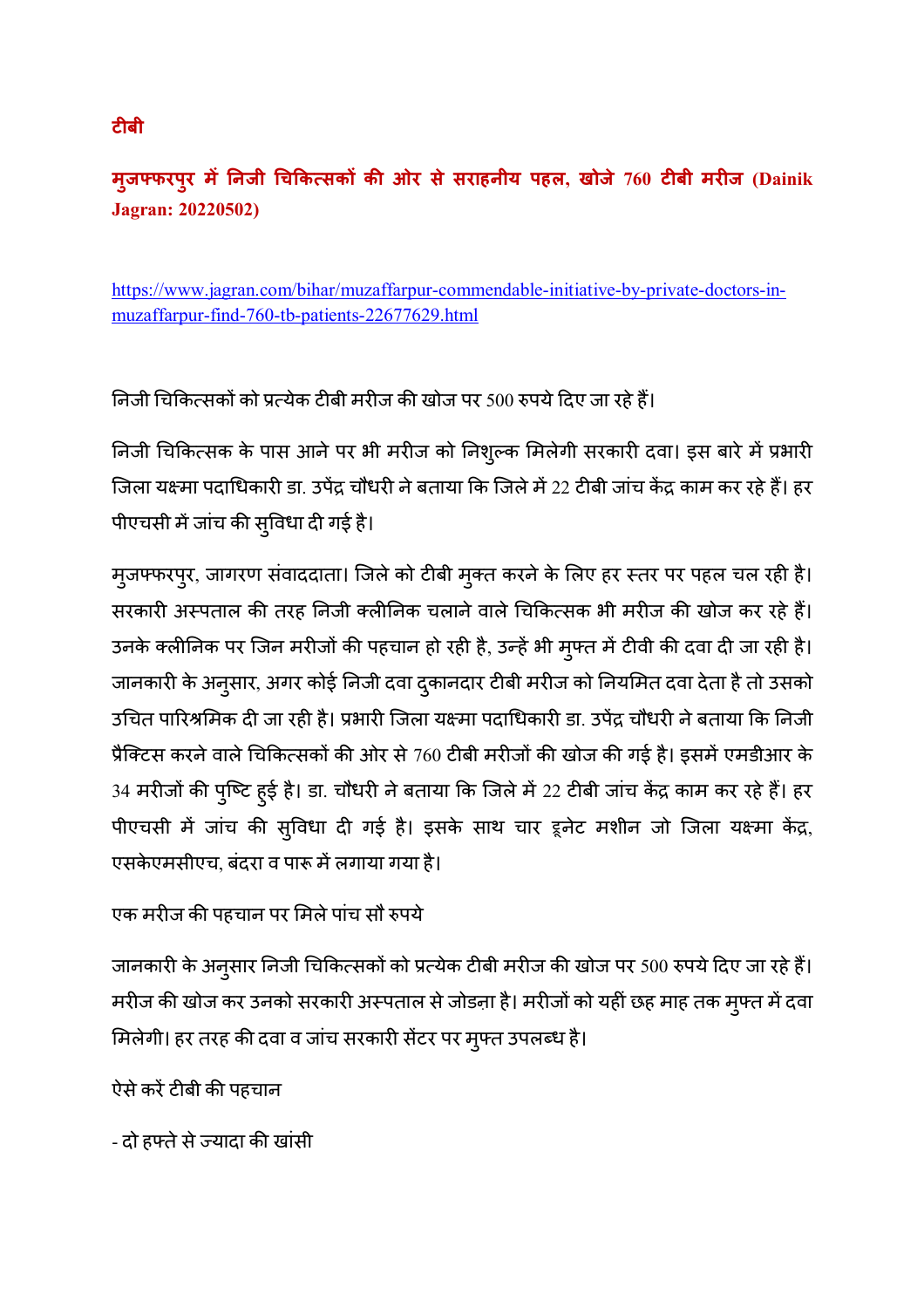#### **Infectious Diseases**

#### **Climate change may increase risk of new infections (The Hindu: 20220502)**

https://www.thehindu.com/sci-tech/climate-change-may-increase-risk-of-newinfections/article65369904.ece?homepage=true

Over 3,000 mammal species might migrate and share viruses for next 50 years, if the world warms by 2°C.

African, Asian nations face the greatest threat of increased virus exposure from animals to humans

Climate change will result in thousands of new viruses spread among animal species by 2070 and that is likely to increase the risk of emerging infectious diseases jumping from animals to humans, according to a new study.

This is especially true for Africa and Asia, continents that have been hotspots for deadly disease spread from humans to animals or vice versa over the last several decades, including the flu, HIV, ebola and COVID-19.

Researchers, who published their findings on April 28 in the journal Nature, used a model to examine how over 3,000 mammal species might migrate and share viruses over the next 50 years if the world warms by 2°C, which recent research shows is possible.

They found that cross-species virus spread will happen over 4,000 times among mammals alone. Birds and marine animals were not included in this study.

Researchers said that not all viruses will spread to humans or become pandemic like the scale of the coronavirus but the number of cross-species viruses increases the risk of spread to humans. The study highlights two global crises, climate change and infectious disease spread.

Previous research has looked at how deforestation, extinction and wildlife trade lead to animal-human disease spread, but there is less research about how climate change could influence this type of disease transmission., the researchers said at a media briefing on Wednesday.

"We don't talk about climate a lot in the context of zoonosis — diseases that can spread from animals to people," said study co-author Colin Carlson, an assistant professor of biology at Georgetown University. "Our study brings together the two most pressing global crises we have." he said.

Daniel R. Brooks, a biologist at University of Nebraska State Museum and co-author of the book The Stockholm Paradigm: Climate Change and Emerging Disease, said the study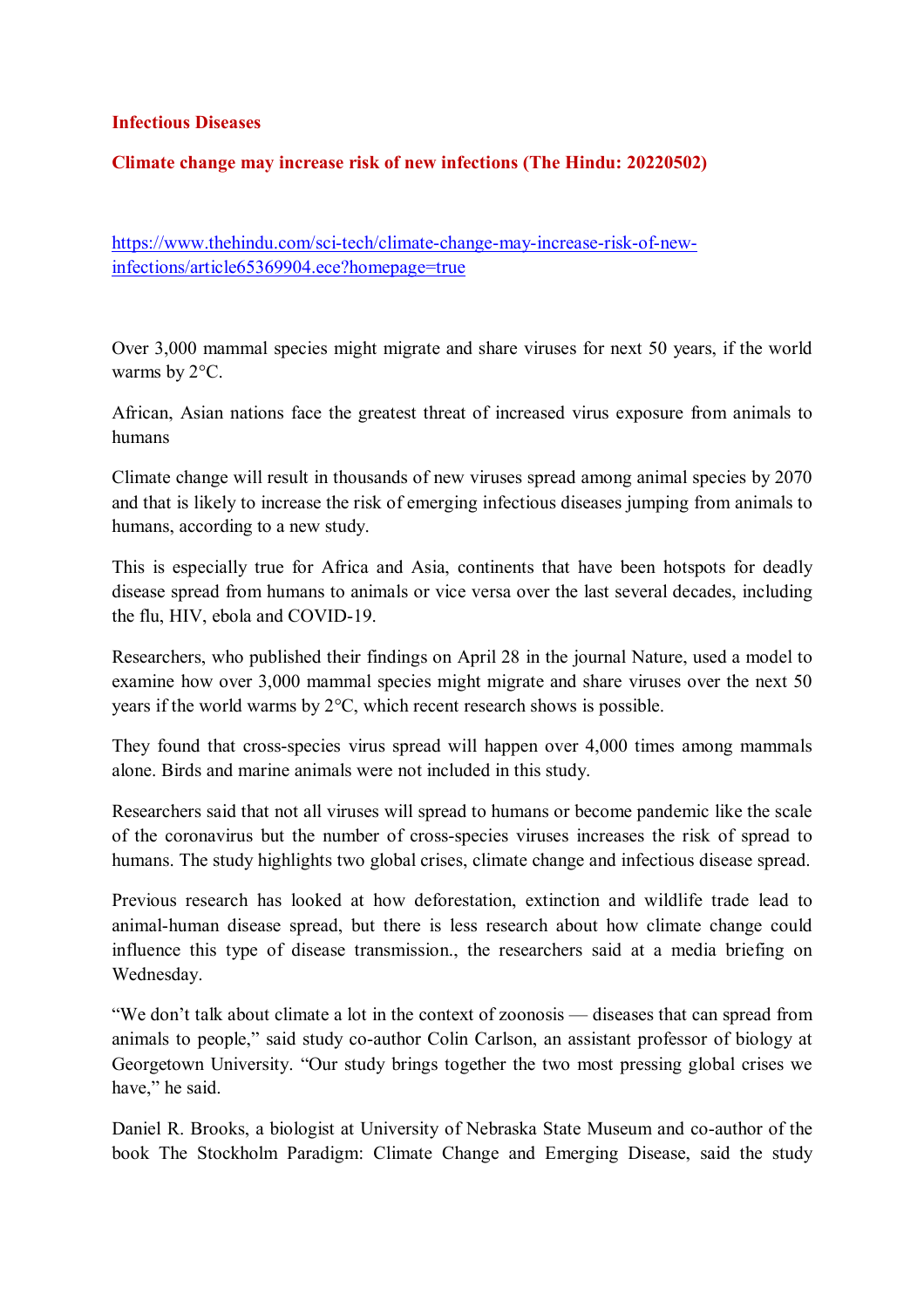acknowledges the threat posed by climate change in terms of increasing risk of infectious diseases.

"This particular contribution is an extremely conservative estimate for potential emerging infectious disease spread caused by climate change," said Brooks.

Aaron Bernstein, a pediatrician and interim director of The Centre for Climate, Health, and the Global Environment at Harvard T.H. Chan School of Public Health, said the study confirms long-held suspicions about the impact of global warming on infectious disease emergence.

"The study indicates that these encounters may already be happening with greater frequency and in places near where many people live," Bernstein said.

Study co-author Gregory Albery, a disease ecologist at Georgetown University, said that because climate-driven infectious disease emergence is already happening, the world should be doing more to learn about and prepare for it.

Jaron Browne, organising director of the climate justice group Grassroots Global Justice Alliance, said the study highlights climate injustices experienced by people living in African and Asian nations.

"African and Asian nations face the greatest threat of increased virus exposure, once again illustrating how those on the frontline of the crisis have very often done the least to create climate change," Browne said.

## **Brain Tumour**

**No causal link between mobile phone usage, brain tumour (The Hindu: 20220502)** 

https://www.thehindu.com/sci-tech/no-causal-link-between-mobile-phone-usage-braintumour/article65369749.ece?homepage=true

There were no statistically significant associations with talking for at least 20 minutes per week or with at least 10 years use

The latest U.K. Million Women Study on cellular telephone use and the risk of brain tumours published online on March 29, 2021 in Journal of the National Institute of Cancer confirms the accumulating evidence that cellular telephone use under usual conditions does not increase brain tumour incidence. The topic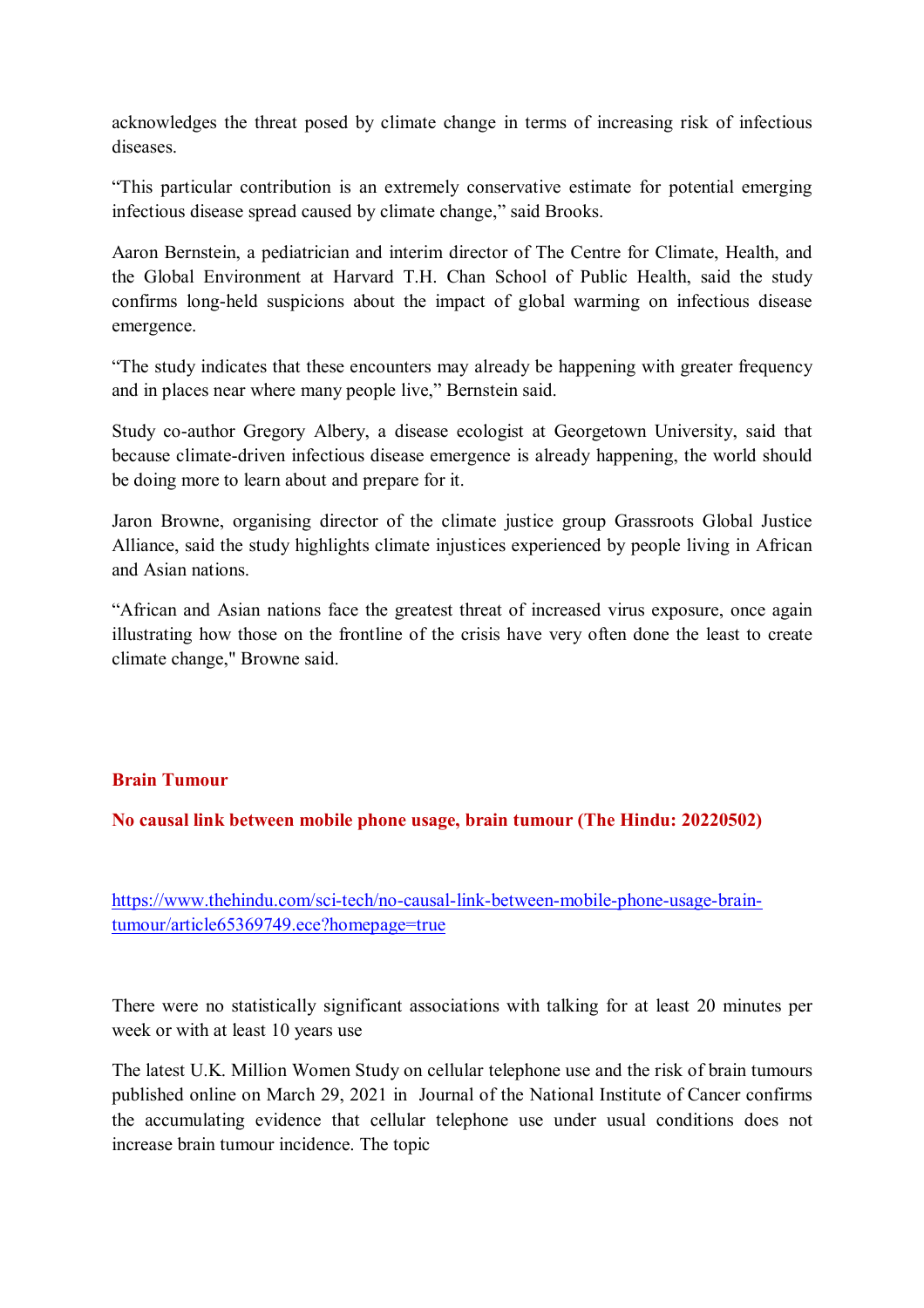#### **COVID- 19 Vaccine**

# **COVID-19 booster dose may not alter disease severity trend: study (The Hindu: 20220502)**

https://www.thehindu.com/sci-tech/booster-dose-may-not-alter-disease-severity-trendstudy/article65369711.ece?homepage=true

There were fewer COVID-19 infections among people who received a booster dose compared to those who were not boosted

A cross-sectional survey of nearly 6,000 people across age groups including those over 80 years of age carried out through email and social media platforms between February 15 and March 10, 2022 in the midst of the third wave in India that lasted from late December 2021 and lasted till March 2022 has thrown up some interesting findings.

The government had greenlighted a precaution or booster dose to everyone above 60 years with comorbidities and health-care and frontline workers from

#### **Liver Disease**

## **Common Liver Conditions in Children (The Indian Express: 20220502)**

https://indianexpress.com/article/parenting/sponsored-parenting/common-liver-conditions-inchildren-7886035/

Prevention and early detection of liver disorders is important rather than treatment of complications.

Common Liver Conditions

Liver is one of the most vital organs in the body and largest solid organ. It serves many important functions including facilitation of digestion, absorption of nutrients, maintenance of blood sugar, blood cholesterol and the energy balance. It is a very resilient organ and plays an important role in fighting infection and illness. Its role in breaking down many drugs and removing various toxic substances from the body is absolutely essential. Liver is a very friendly, tolerant organ with a good regenerating capacity. As much as the liver protects and helps us to achieve a healthy living we should also do our best to protect the liver. Prevention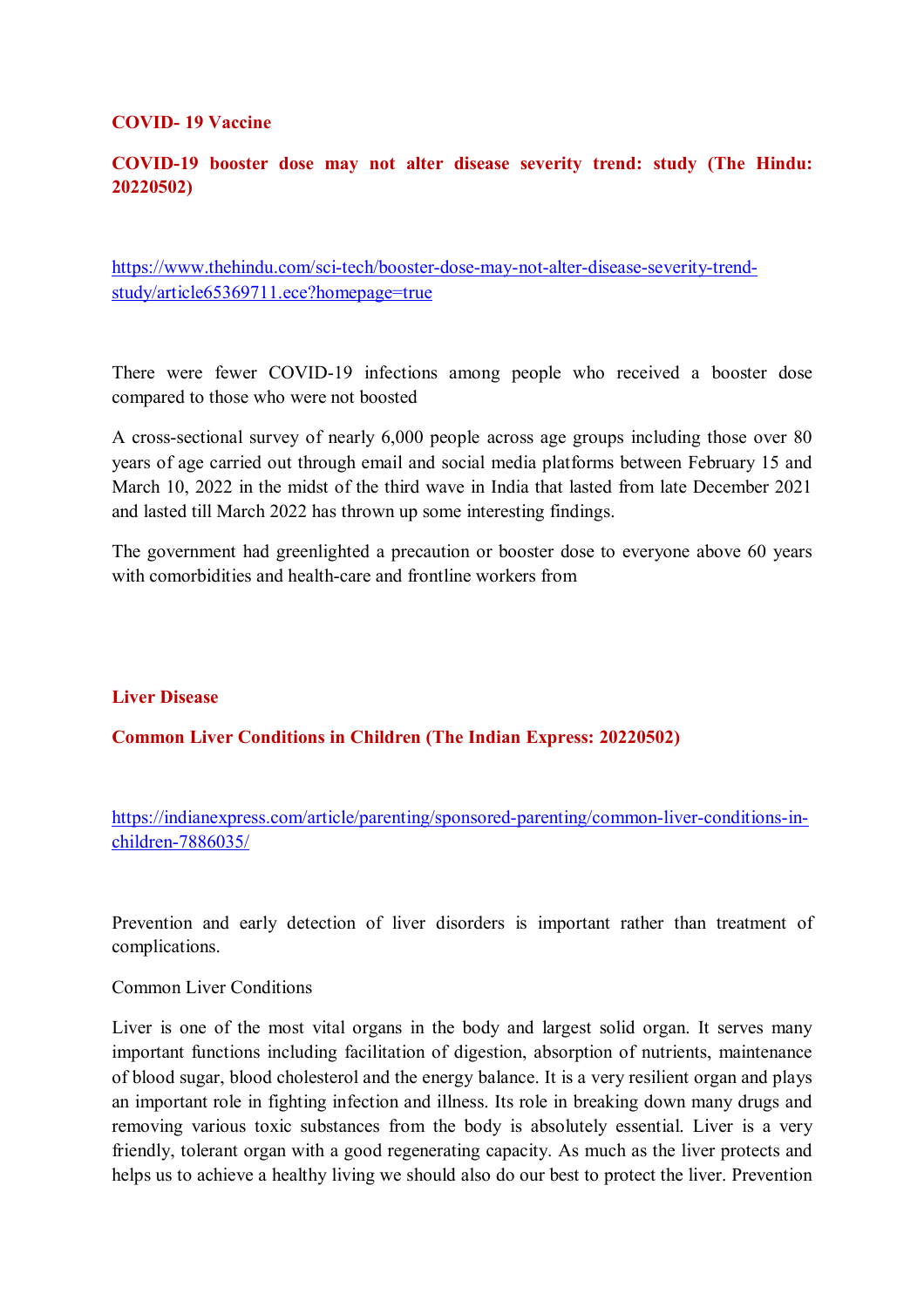and early detection of liver disorders is important rather than treatment of complications. Hence world liver day is observed on April 19th every year to create awareness about liver disorders and maintain a good liver health.

## Symptoms of liver disease –

Liver conditions can manifest as jaundice which means yellowish discolouration of the eyes and skin, this is due to increased retention in the blood and staining by the bile pigment called bilirubin. Other symptoms that one might develop include dark coloured urine, pale stools, generalised itching, bleeding manifestations in the form of vomiting of blood, black coloured stools or fresh blood in the stools. Abdominal distention and swelling of the legs, face can happen in advanced liver disease. Tiredness and easy fatigability can also be present. Sometimes individuals can also present with acute liver failure having been healthy previously. Acute liver failure leads to multi-organ damage and death unless treated appropriately at the right time.

# Conditions in children –

Liver diseases can be inherited or genetic conditions but many conditions are acquired due to infections or unhealthy eating habits and lifestyle. Infants and children can present with jaundice due to various conditions. One of the commonest such conditions is viral hepatitis due to hepatitis A and hepatitis E viruses. They spread through contaminated food or water and children can be asymptomatic or present with acute hepatitis. Most of them can be treated at home and recovery is usually good. During recovery there is no need to restrict their food intake or avoid oil, non-vegetarian food.

Newborn babies presenting with prolonged jaundice can be due to increased breakdown of red cells called haemolytic jaundice, thyroid dysfunctions or liver disorders. Jaundice due to liver disorders is called neonatal cholestasis, where they present with conjugated jaundice or direct hyperbilirubinemia. Stool colour should be reviewed by a doctor in such cases and babies who have pale coloured stools should be investigated immediately and thoroughly. Babies who have the condition called biliary atresia will require timely surgical intervention.

Another emerging threat to children's liver health is non-alcoholic fatty liver disease(NAFLD). Fatty liver is basically fat deposition in the liver and can be due to infections, certain medications, wilson's disease or other metabolic conditions. However the entity called non-alcoholic fatty liver disease (NAFLD) is related to obesity and unhealthy lifestyle. It is considered the hepatic manifestation of metabolic syndrome and incidence is increasing in children. This is of huge concern as the condition can progress to non-alcoholic steatohepatitis (NASH), cirrhosis and liver failure, if not intervened early.

Prevention of liver disease –

Many liver conditions are preventable. Healthy lifestyle including healthy eating habits, avoiding intake of unnecessary drugs and self medications helps to maintain liver health and it's important these lifestyle changes happen in childhood.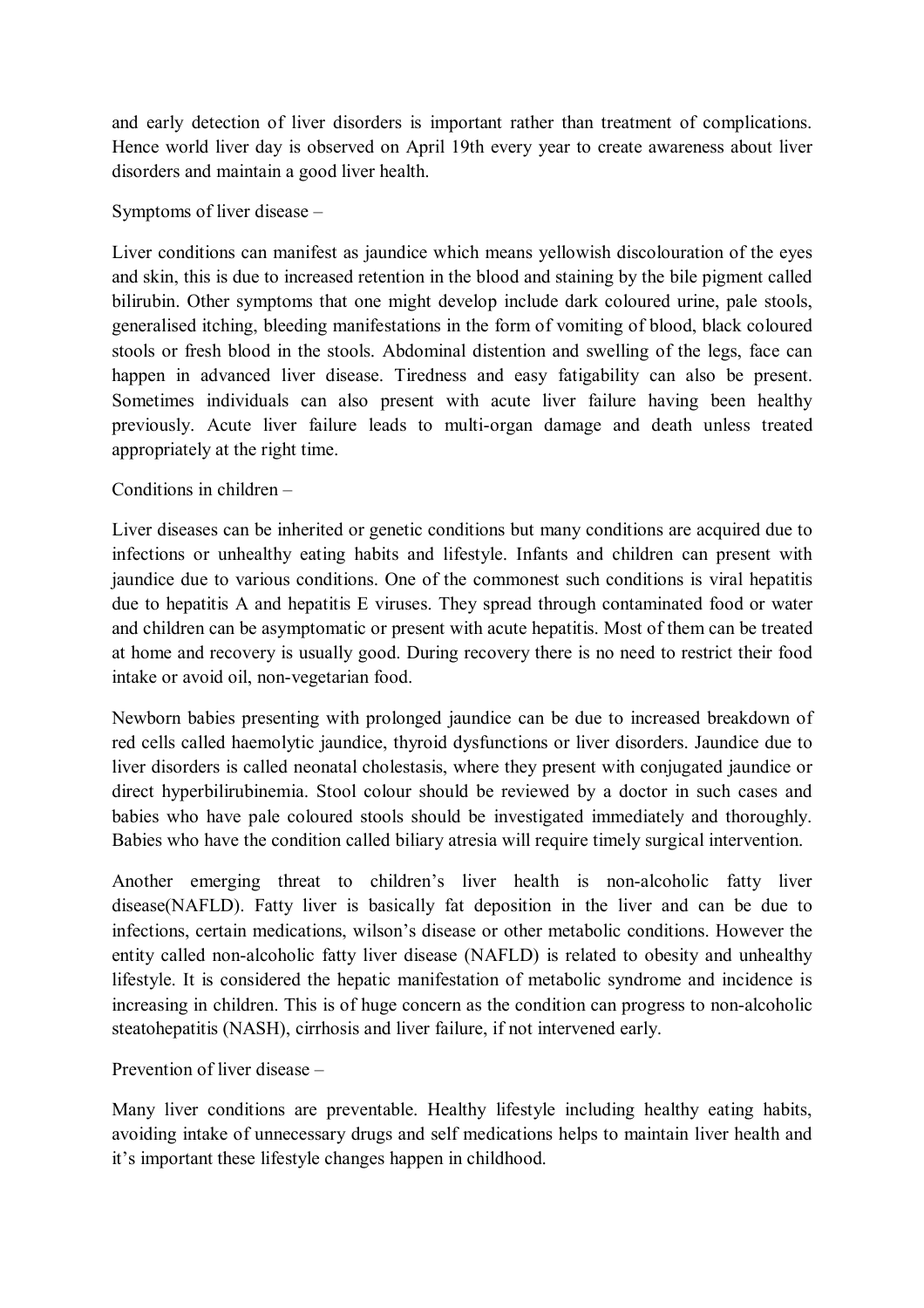While celebrating World Liver Day this week, I recommend the following in order to maintain your liver health and promote a healthier and happier future –

First, choose a healthy and balanced diet that is rich in fruits, vegetables, whole grains and healthy fats. Avoid saturated fats and refined carbohydrates, reduce or avoid consumption of processed foods.

Second, maintain a healthy weight by consuming a healthy diet combined with regular exercise. This is important in the context of the recent pandemic, current social situation and unhealthy change in lifestyle.

Third, say no to alcohol, smoking and drugs.

Fourth, avoid unnecessary medications and self medications as even paracetamol overdose can cause acute liver failure

Fifth, be sure to vaccinate your children against hepatitis A and B. Hepatitis B vaccine is given to newborns and hepatitis A vaccine is given to children after their first birthday. Hepatitis B, C and D infections can also be prevented by avoiding high risk practices such as use of unscreened blood, sharing needles for injections, unhygienic tattooing or ear piercing, needle stick injury in health workers and high risk sexual practices.

And finally, seek help early if you are worried about your or your child's liver health. Conditions like chronic hepatitis C infection are completely curable with appropriate medications. Early detection and treatment of liver disorders will delay progression to chronic liver disease, cirrhosis and liver failure. Various newer and advanced modalities of treatment including liver transplant are widely available in the current scenario.

## **Anabolic steroids**

**Explained: What are anabolic steroids and how does it impact one's health? (The Indian Express: 20220502)** 

https://indianexpress.com/article/explained/explained-what-anabolic-steroids-how-doesimpact-ones-health-7896191/

Anabolic steroids are essentially lab-made versions of the male hormone testosterone and have a similar effect of increasing muscle mass as the natural hormone does.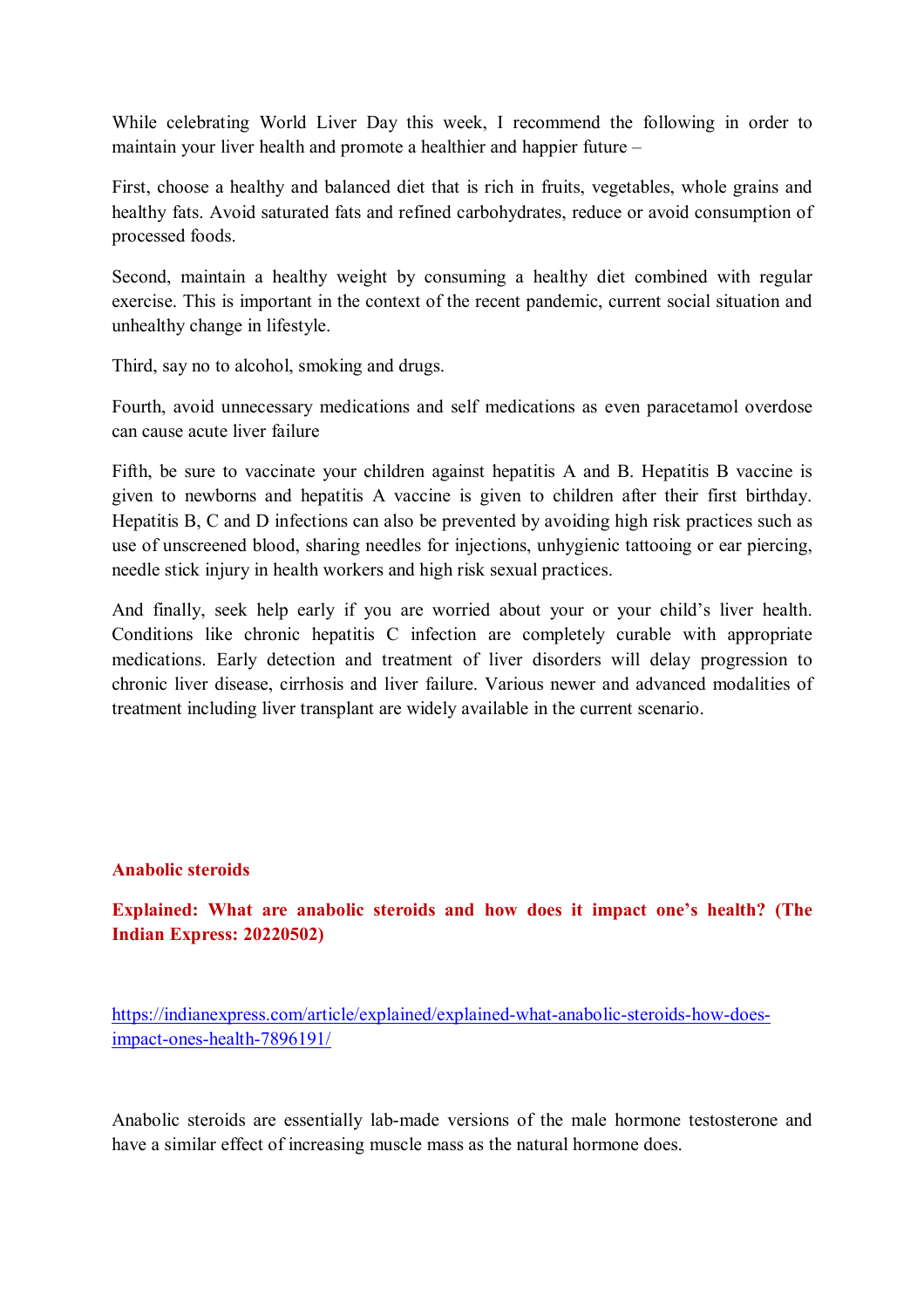The anabolic steroids have a very limited medical role and are mainly used by doctors to help patients gain weight after a severe illness or injury. (File)

From two Tokyo Olympians being banned to Noida Police seizing fake drugs and supplements worth Rs 2 crore, anabolic steroids have often been in news, although not for the right reasons.

More than being a drug prescribed by doctors, anabolic steroids are usually used by bodybuilders. We take a look at what anabolic steroids are, why they are used, and how they are different from the ones prescribed by doctors.

What are anabolic steroids?

Anabolic steroids are essentially lab-made versions of the male hormone testosterone and have a similar effect of increasing muscle mass as the natural hormone does. It also increases male characteristics in a person, such as facial hair and a deeper voice.

These are, however, very different from the steroids that are prescribed by doctors for inflammations, several autoimmune diseases, or to suppress the body's immune system during a Covid-19 infection. These medicines are called corticosteroids and are lab-made molecules that mimic the action of the hormone called cortisol that controls the body's stress response, metabolism, and inflammation.

Unlike corticosteroids, anabolic steroids have limited medical use. "Anabolic steroids are mainly misused by athletes and sportspersons nowadays. Years ago, it was rampantly used by bodybuilders and was given to them in pudiyas. Although this practice is fading away, people still take it following the advice of their gym trainers. We keep telling them not to take any unknown supplement as it might have anabolic steroids," Dr Yash Gulati, an orthopaedic surgeon at Apollo hospitals, said.

What are they prescribed for?

The anabolic steroids have a very limited medical role and are mainly used by doctors to help patients gain weight after a severe illness or injury. It could also be prescribed in small doses to the elderly to build muscle mass and in some cases also helps to treat anaemia.

Doctors may also prescribe the medicine to men who have low levels of natural testosterone. "Some doctors use it for the treatment of osteoarthritis (a condition where bones wear down over time), but I personally do not. I think it should not be prescribed unless there is a deficiency," Dr Gulati added. "This is because a misuse can cause damage to the heart and kidneys, and lead to anger issues."

How are anabolic steroids misused?

The anabolic steroids are misused mainly by those who want to bulk up as it helps increase one's muscle mass. A 2019 study from Bhubaneshwar of anabolic steroid users showed that only one of the 74 participants was a professional bodybuilder, with 18.9 per cent being students, indicating that it is used by people other than professional athletes.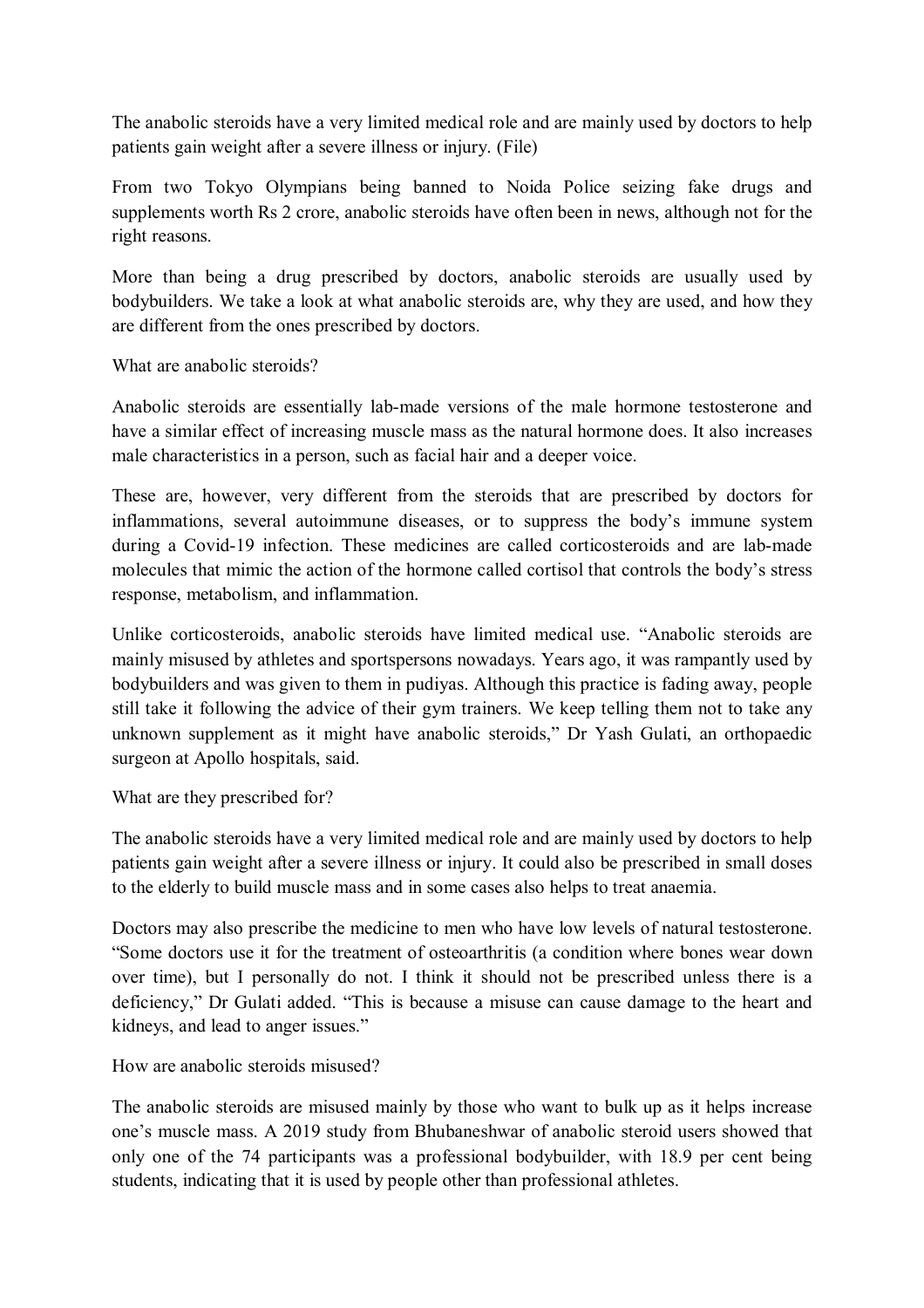Although no concrete estimate exists of the number of people using the drug across India, a 2018 study from Jammu and Kashmir found that 7.1 per cent of athletes used it.

What are the health impacts?

Use of anabolic steroids in the short-term can cause acne and hairfall. Extended misuse of the substance can also lead to gynaecomastia (growth of breasts in men) and erectile dysfunction.

In women, it can lead to growth of facial hair. It may also cause extreme anger, paranoia, and impaired judgement.

Long-term use can lead to kidney disease and even failure, liver damage and tumours, enlarged heart, and high blood pressure. It can also lead to stunted growth in teenagers.

## **Nutrition/ Diet**

# **Is breakfast really the most important meal of the day? (Medical News Today: 20220502)**

https://www.medicalnewstoday.com/articles/is-breakfast-really-the-most-important-meal-ofthe-day

Breakfast is often described as the most important meal of the day, but is skipping this morning meal really detrimental to health? Newer research suggests this may not be as bad as many of us believe. In this Honest Nutrition feature, we take an in-depth look at breakfast and whether skipping it is really harmful.

This series of Special Features takes an in-depth look at the science behind some of the most debated nutrition-related topics, weighing in on the facts and debunking the myths.

Design by Diego Sabogal.

Breakfast literally means "to break the fast." It is the first meal of the day after a stretch of not eating overnight.

Breakfast earned its title as the most important meal of the day back in the 1960s after American nutritionist Adelle Davis suggested that to keep fit and avoid obesity, one should "eat breakfast like a king, lunch like a prince, and dinner like a pauper."

Though around 15% of people in the United States regularly skip breakfast, many still believe it to be the most important meal of the day. Breakfast provides the body with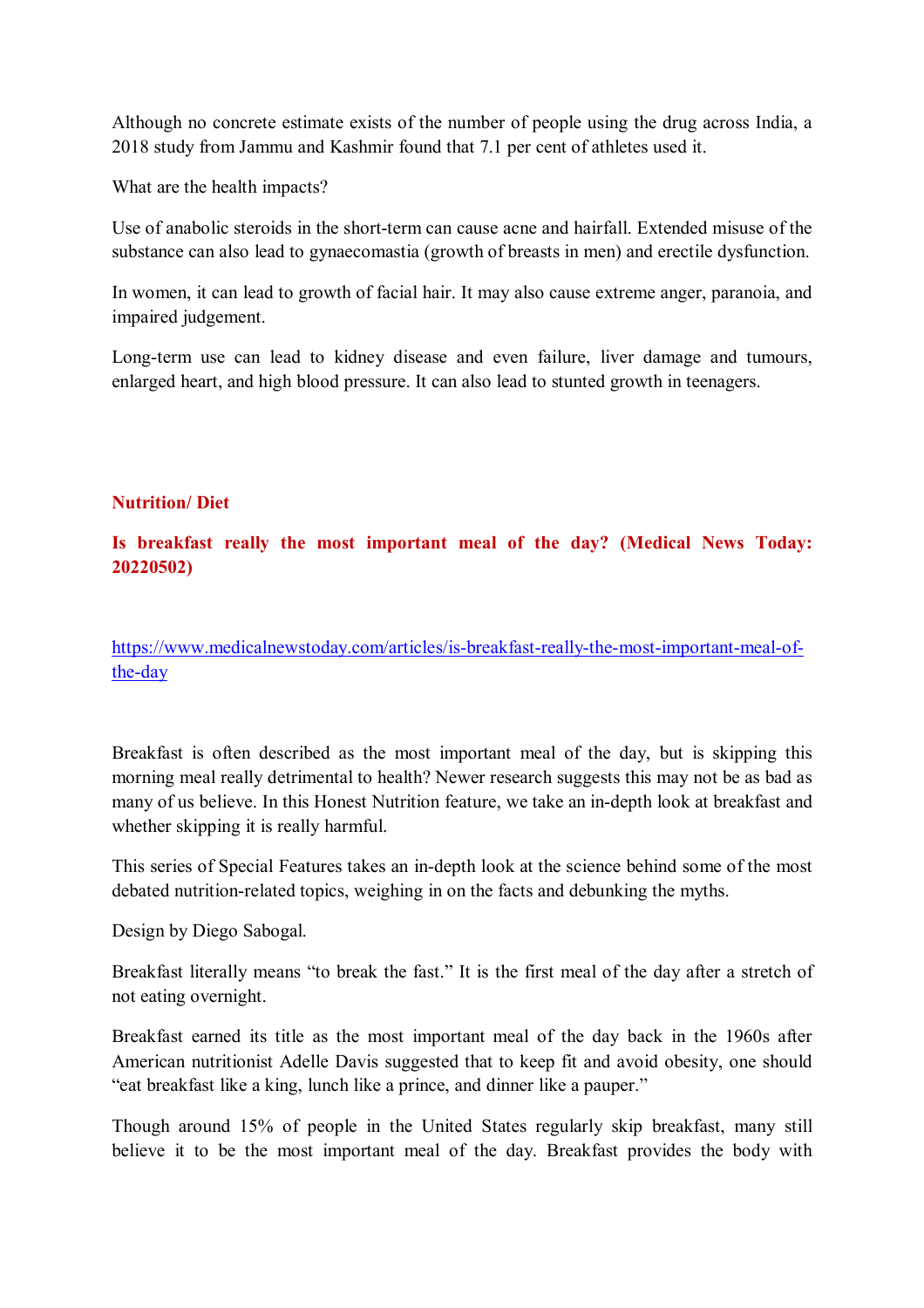important nutrients, to start the day feeling energized and nourished. Many also believe that it can promote weight loss.

But is breakfast really the most important meal of the day?

As with most things in nutrition, the answer is complex. While some research suggests that skipping breakfast is not harmful, other research suggests otherwise.

Eating regular meals and snacks, including breakfast, allows for more opportunities throughout the day to give the body the energy and nutrients it needs to function optimally.

However, as long as a person can fit their nutrients in during other meals, breakfast may not be the most critical meal of the day.

Here is what the science says.

Evidence in support of eating breakfast

Most of the claimed benefits of eating breakfast are primarily derived from observational studies, which cannot prove cause and effect.

For example, one 2021 systematic reviewTrusted Source of 14 observational studies found that those who eat breakfast seven times per week have a reduced risk for:

heart disease diabetes obesity high blood pressure stroke abdominal obesity cardiovascular-related death elevated low-density lipoprotein (LDL) cholesterol.

Again, this particular group of studies can only suggest that those who eat breakfast are more likely to have a reduced risk for the cardiovascular and metabolic diseases mentioned above. It cannot prove that breakfast is what is causing it.

However, an analysis of data on over 30,000 North Americans shows that people who skip breakfast may miss out on important nutrients.

The most common nutrients those who skipped breakfast fell short on include:

folate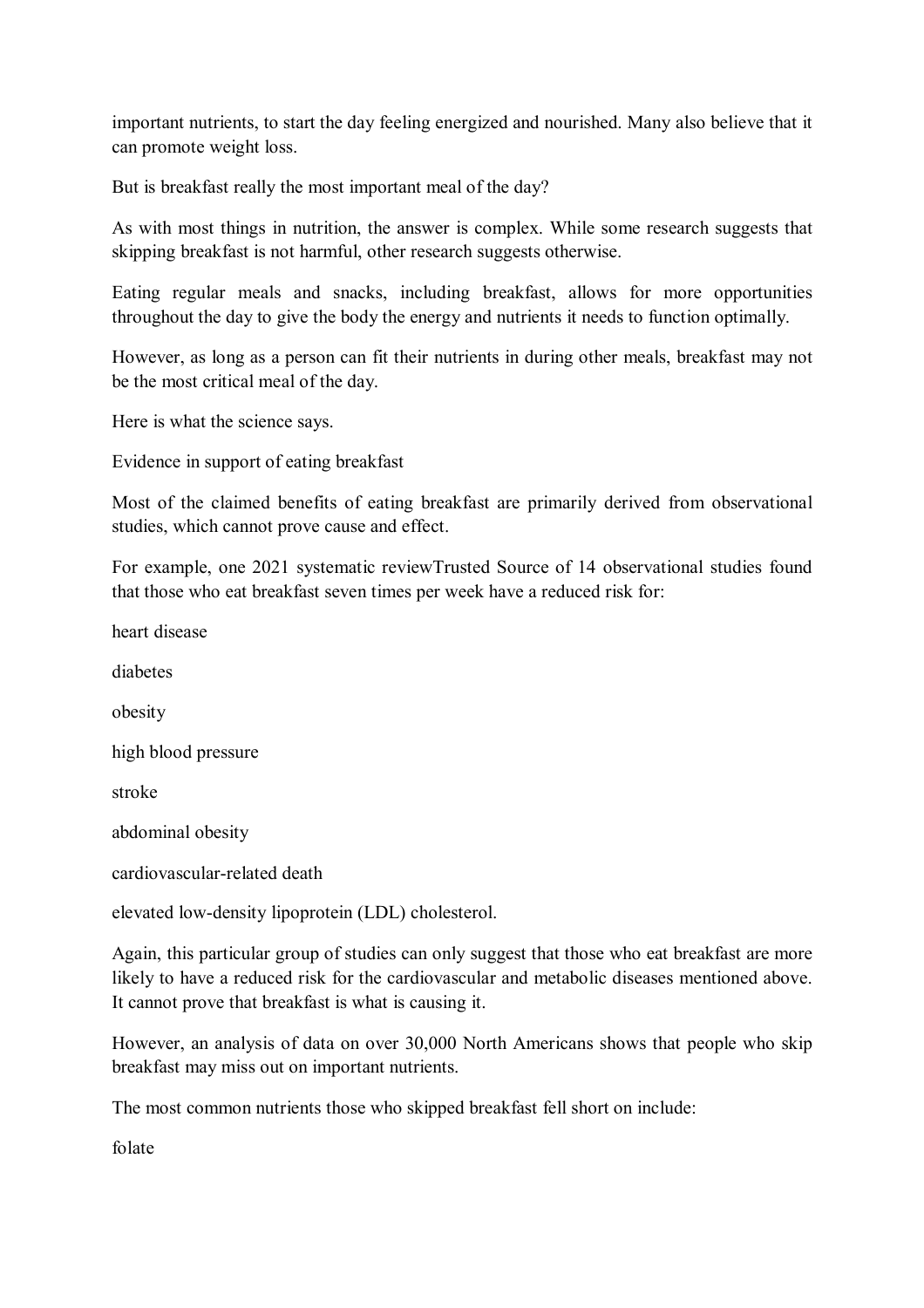calcium

iron

vitamin A

vitamins B1, B2, B3

vitamin C

vitamin D.

What is more, one randomized control trial published in 2017 that included 18 participants with type 2 diabetes, and 18 healthy participants found that skipping breakfast caused disrupted circadian rhythmsTrusted Source in both groups.

Those who skipped breakfast also experienced larger spikes in blood glucose levels after eating. The authors of the study thus suggested that eating breakfast is vital for keeping our internal clock running on time.

Does skipping breakfast cause weight gain?

Although many people report increased feelings of satiety after starting their day off with breakfast, studiesTrusted Source suggest that those who omit or consume breakfast both end up with nearly identical total daily calorie intakes.

Another randomized control trialTrusted Source carried out over 4 months tested the effectiveness of a recommendation to eat or skip breakfast on weight loss in 309 adults with overweight or obesity trying to lose weight in a free-living setting.

At the end of the study, researchers concluded that eating breakfast did not have any significant impact on weight loss compared with not eating breakfast.

According to a 2019 review of 13 randomized control trials published in The BMJTrusted Source, the addition of breakfast may not be a good weight loss strategy. Researchers further added that caution should be used when recommending breakfast for weight loss because it may actually have the opposite effect.

However, it is important to note that this review did have limitations. The types of foods consumed were not included, and the studies were not very long in duration. Additionally, researchers cited the need for additional studies to determine the long-term effects of skipping breakfast.

Interestingly, another study found that skipping breakfast may actually lower total daily calorie intake by 252 calories. Researchers did note, however, that it decreased the overall diet quality when any meals were skipped.

At this time, there does not appear to be any strong evidence that ties breakfast intake to weight gain.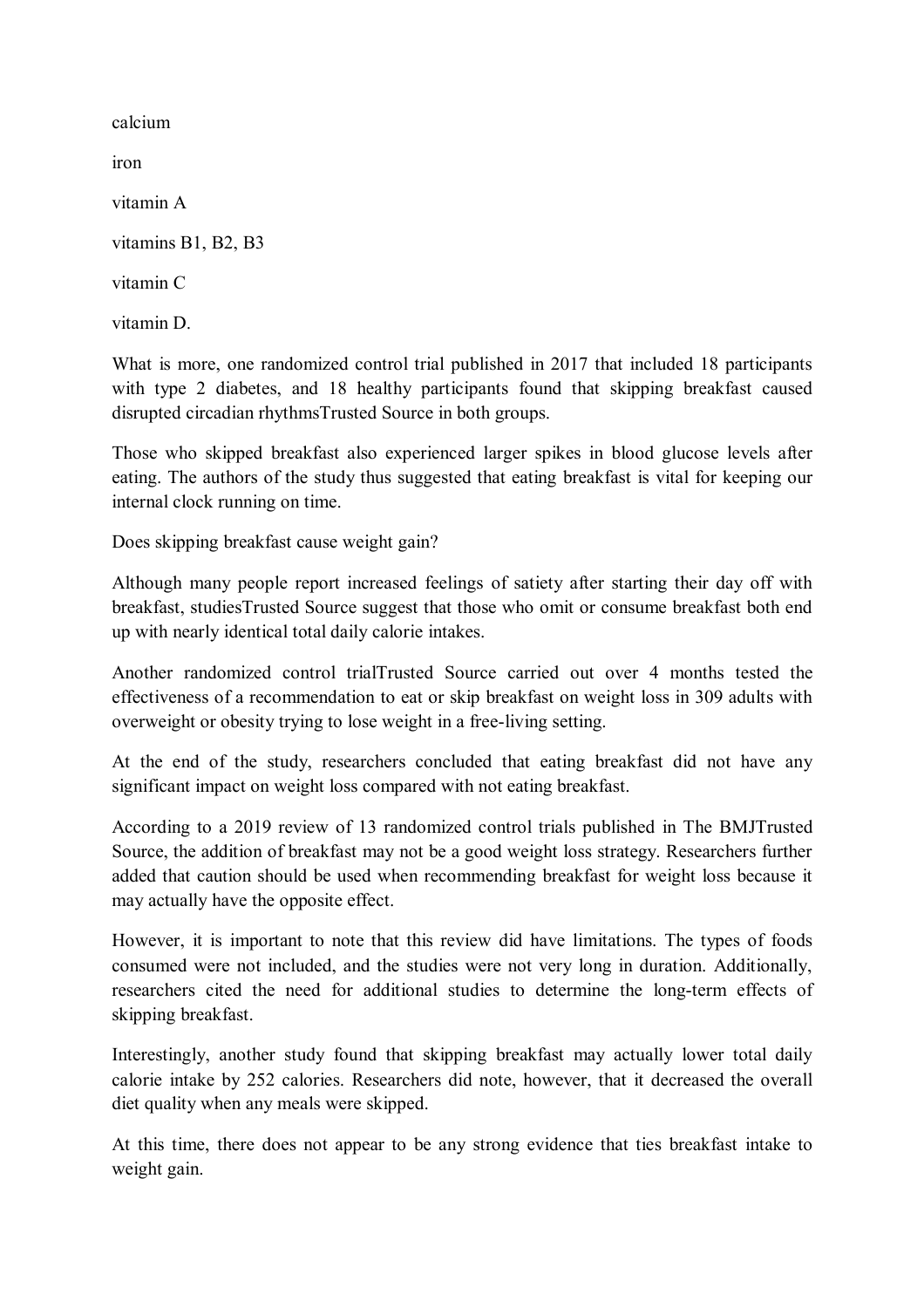According to one 2018 observational studyTrusted Source, those who frequently eat breakfast often pay more attention to their overall nutrient intake, regularly participate in physical activity, and adequately manage stress.

Conversely, those who skip breakfast tend to have unhealthier lifestyle habits such as frequent smoking and drinking. They also tend to have diets higher in fat, cholesterol, and calories than habitual breakfast eaters.

These findings suggest that lifestyle habits may contribute to the overall health status of breakfast eaters, not eating breakfast.

Should you eat breakfast?

Because breakfast gives us the opportunity to fuel our body with nutrients, it is an important meal. However, according to recent studies, it may not be the most important meal of the day.

Eating breakfast and listening to your hunger cues is very important if you wake up hungry in the morning. However, if you get busy and skip breakfast one day, there is no need to feel guilty.

If you habitually skip breakfast, it is important to ensure you are optimizing your nutrient intake at other meals.

Certain groups of people, such as fitness professionals or athletes who train early in the morning, may also feel better after eating breakfast.

What should you eat for breakfast?

If you enjoy breakfast, begin your day with nutritious foods.

Some healthy breakfast foods include:

eggs

oatmeal

greek yogurt

berries

whole-grain toast

chia seeds

cottage cheese

avocado

nuts.

Find what works best for you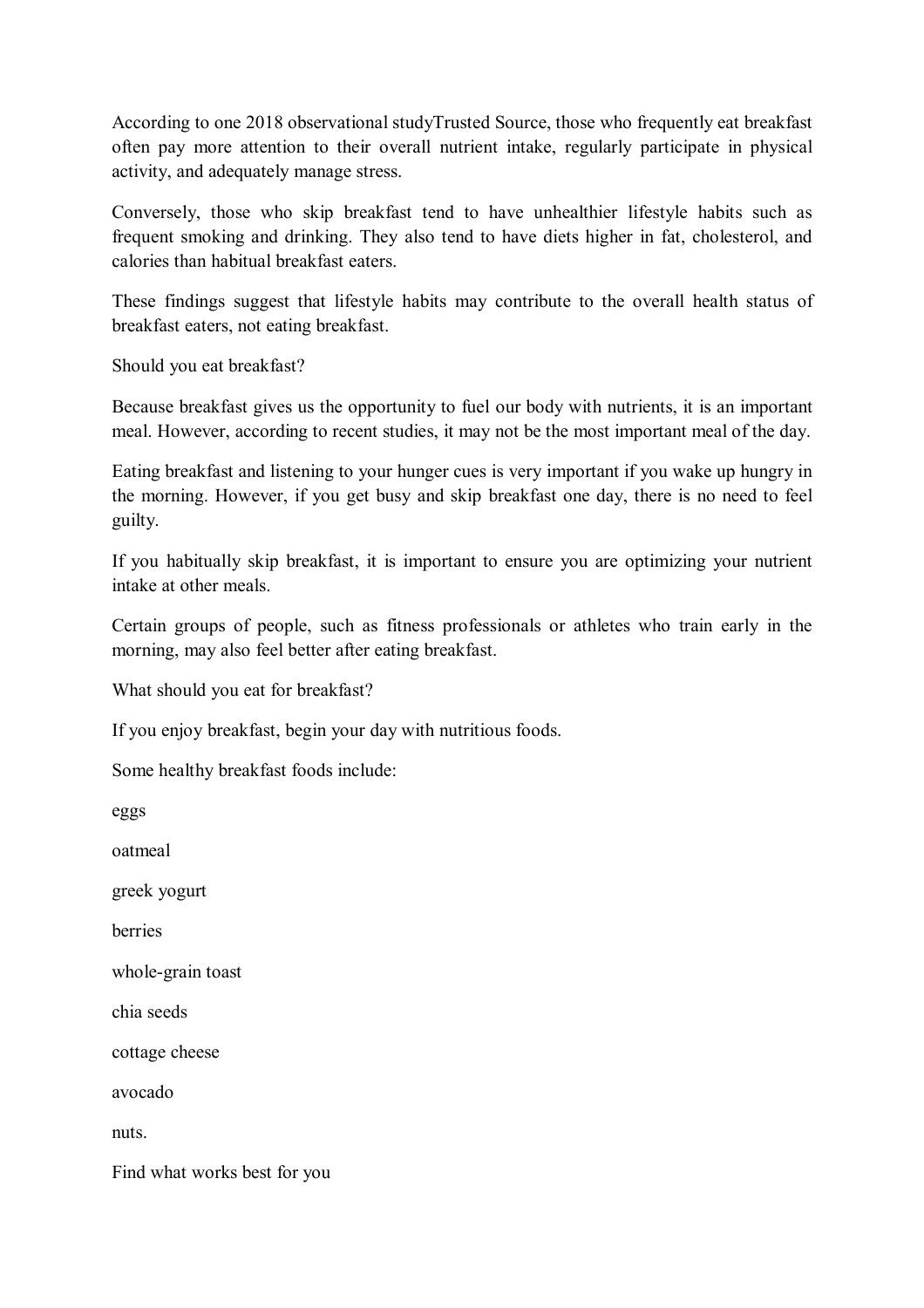Recent nutrition research continues to show us that there is no one-size-fits-all approach when it comes to food. What is important when it comes to achieving optimal health is adopting a healthy lifestyle.

Ways to improve your healthTrusted Source include:

get at least 150 minutes of moderate physical activity a week

strength training activities for all major muscle groups two or more days a week

maintain a healthy weight

limit added sugar, saturated fat, and processed food

eat a variety of nutrient-dense foods

pay attention to your body and hunger cues

drink plenty of water

avoid tobacco products and excessive alcohol use

get at least 7 hoursTrusted Source of sleep within a 24-hour period.

The bottom line

Although research suggests that breakfast may not be the most important meal of the day, it is still important. It serves as an opportunity to help you fuel your day and provide key nutrients that your body needs.

If you choose not to eat breakfast, there is no reason to feel guilty, and there is not much evidence that it can negatively impact your health.

What is important is to eat in a way that works best for you while living a healthy lifestyle and ensuring your nutrient needs are being met during your other meals.

If you are finding it challenging to meet your nutritional needs, consider speaking with a registered dietitian who can help you navigate through any questions you may have.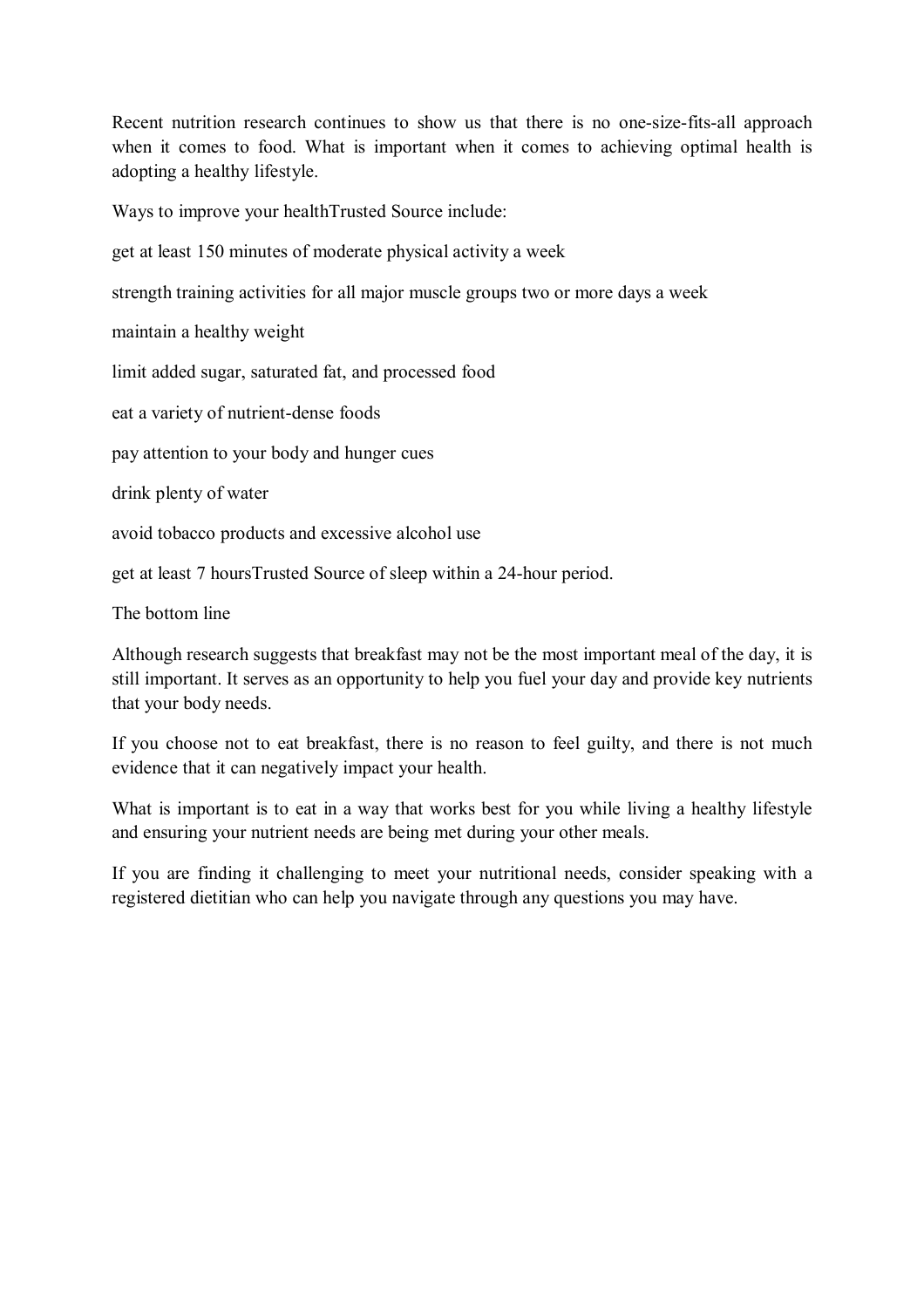## **Hepatitis**

# **Hepatitis outbreak in children in US and Europe may be linked to adenovirus (Medical News Today: 20220502)**

https://www.medicalnewstoday.com/articles/hepatitis-outbreak-in-children-in-us-and-europemay-be-linked-to-adenovirus

An outbreak of acute hepatitis is impacting young children in a dozen countries.

Mysterious cases of serious liver damage or hepatitis in kids have been reported in a dozen countries, including the U.S., the U.K., Japan, and Canada.

Health officials say there have been nearly 200 cases, 17 liver transplants, and one death.

Health officials report that the outbreak may be linked to adenovirus, a common cold virus.

Any child showing signs of jaundice, a symptom of hepatitis, should be evaluated by a medical professional as soon as possible.

This is a developing story. We will provide updates as more information becomes available.

Health officials are searching for clues as a puzzling outbreak of serious liver disease impacts young children in Europe, North America, and Asia.

Worldwide, there have been nearly 200 cases, 17 liver transplants, and one death linked to "acute hepatitis of unknown origin," according to the World Health OrganizationTrusted Source and the European Centre for Disease Prevention and Control (ECDC). The WHO did not say where the death was reported.

The cases were first recorded in the United Kingdom where a majority of the cases have been identified. The outbreak has since spread to at least 12 countries, including the United States, Canada, and Japan.

In the U.S., cases have been identified in several states, including Alabama, North Carolina, Illinois, and Wisconsin.

The children's ages range from 1 month to 16 years old.

So far, none tested positive for known hepatitis viruses A, B, C, D, or E, suggesting novel pathogenesis.

Hepatitis is indicated by excessively high liver enzyme levels. Medical experts are scrambling to identify the cause of the outbreak. While not confirmed, there is evidence that a common virus, adenovirus, may be involved, the U.K.'s Health Security Agency (UKHSA) said in a technical briefing Monday.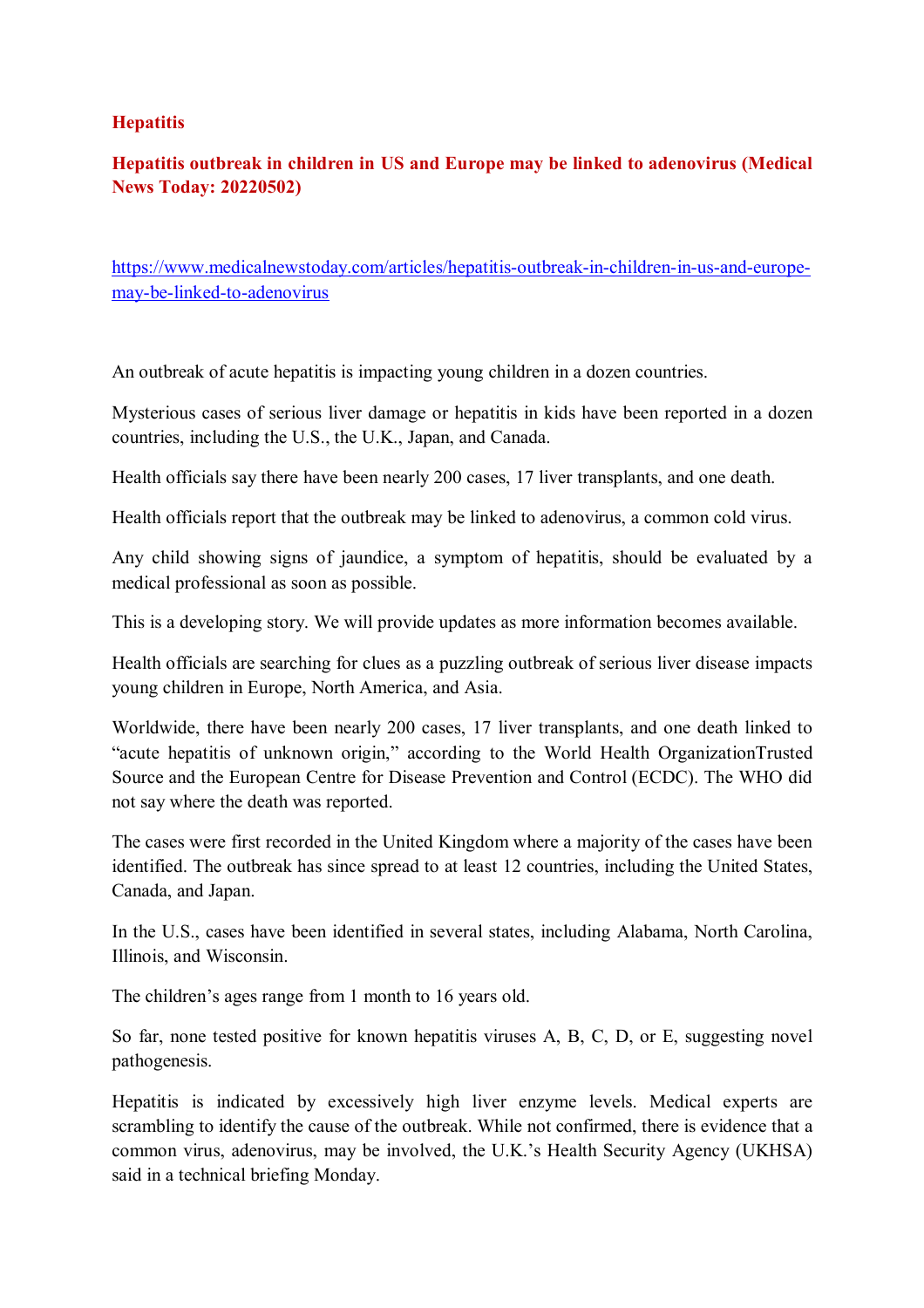According to the WHO, a strain of adenovirus known as F type 41 was detected in more than 70 cases.

"While adenovirus is a possible hypothesis, investigations are ongoing for the causative agent," the agency said in a statement.

As the medical community is on the lookout for new cases, the number of affected children is expected to rise as more cases have been reported in Ireland, Spain, Israel, and other countries.

# A growing outbreak

On April 21, the Centers for Disease Control (CDC) issued a Health Alert Network Health Advisory notifying clinicians and public health authorities about a cluster of unexplained child hepatitis cases in Alabama. In November 2021, a large hospital informed the CDC that they had seen five children with significant, unexplained liver injury. Three of them experienced acute liver failure. By February, the hospital had identified another four patientsTrusted Source. All had adenovirus type 41 infections.

Health officials in the U.K. had already notified the World Health OrganizationTrusted Source on April 5, of 10 cases of severe acute hepatitis in central Scotland. One case occurred in January of this year, and the remainder were reported by March. By April 8, the number of cases had risen to 74. Some of these, children, too, had the adenovirus.

There has been no consistent link to SARS-CoV-2, though some children tested positive for it.

# Hepatitis symptoms

According to the CDC, standard symptoms of hepatitis include "fever, fatigue, loss of appetite, nausea, vomiting, abdominal pain, dark urine, light-colored stools, joint pain, and jaundice."

Dr. Anupama Kalaskar, a pediatric infectious diseases specialist at Children's Minnesota Hospital in Minneapolis, told Medical News Today:

"We are learning more about the cases of acute hepatitis in children and trying to understand any similarities in cases that could help us to identify them sooner. Some common symptoms that have been reported in known cases are the presence of diarrhea and jaundice in the absence of fever. Diarrhea is a quite common symptom in children and can be seen with a number of infectious causes, including many kinds of viruses, as well as non-infectious causes<sup>"</sup>

"Jaundice, however, especially in the age group in which the hepatitis cases have been more common, is a more rare symptom," said Dr. Kalaskar. "Any child with diarrhea and jaundice should be seen for evaluation."

About adenovirus type 41